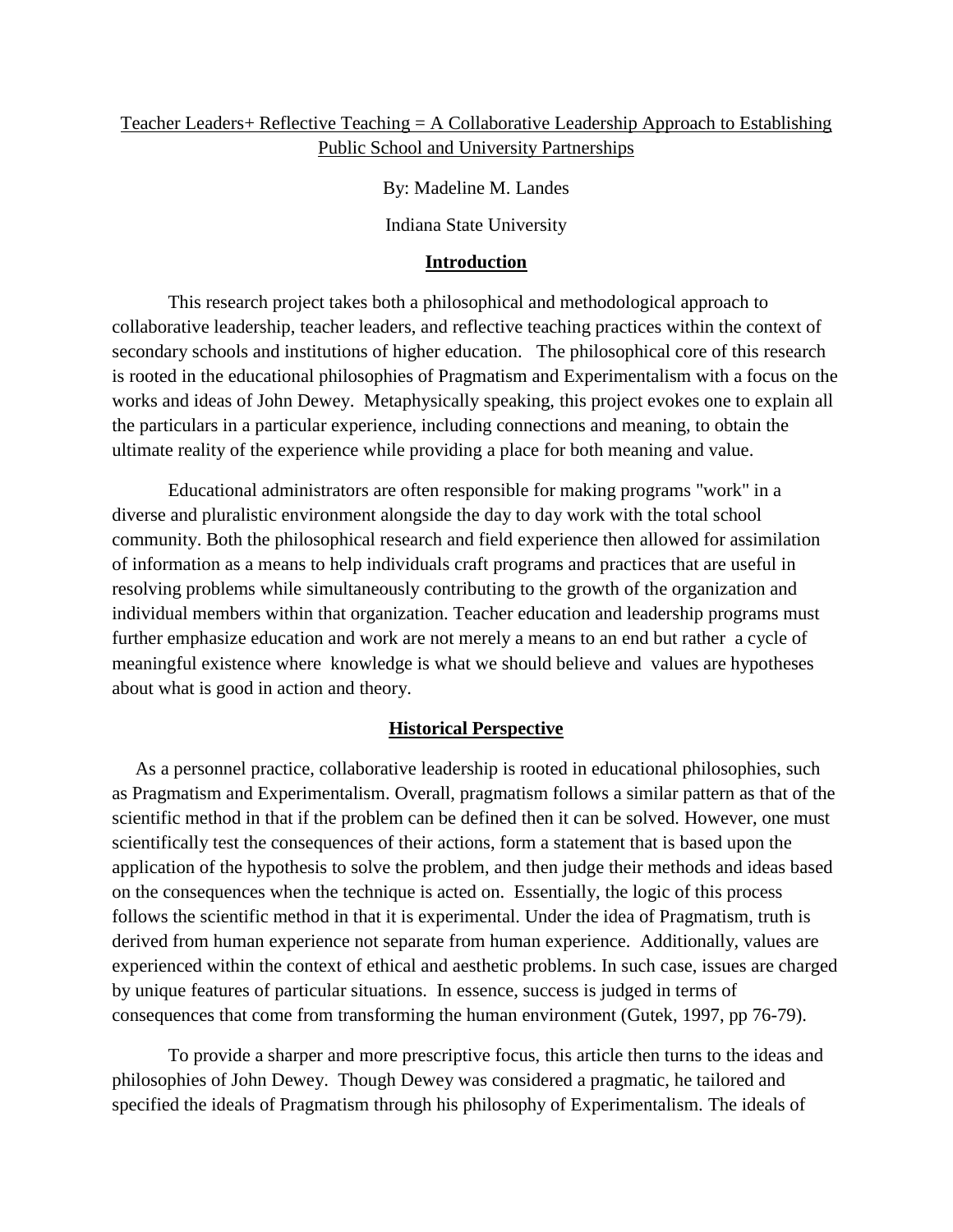Experimentalism will assist one in communicating the results of an analysis of the current programs in place at a given site of study, identify opportunities for improvement, and offer suggestions for those improvements. Overall, Dewey believed that all learning was particular and contextual to a given time, place, and circumstance (Craver & Ozmon, 2008, pp.137-144). In turn, social education was a means to bring students into gradual contact with the realities and needs of society. Experimentalism emphasized the social role of the school as the agent that generated community. In terms of this study, I would refer to the community as the collaboration of the all the members of the school community(Parents, staff, students, community members, school board members, and community stakeholders). This article provides contextual examples and applications that are demonstrated through the nurturing of total school programs and interdisciplinary ideals, that reaffirm the necessity of Dewey's emphasis on relationships between ideas, curriculum, practice, activity, and problem-solving while simultaneously displaying the benefit of collaborative leadership in schools. Moreover, this practice can become more prescriptive to the needs of the organization and its members through the creation of teacher leaders and implementation of such practices as reflective planning and evaluation within in each individual school building.

### **Definitions**

According to Lee's *Effective Communication: Collaborative Practices for Educators* (1999), the words collaboration can be broken down into two aspects to provide a working definition of this concept. Part one of the word is *co*, meaning with or together. Part two of the word is *labor*, meaning work. In conclusion, collaboration means working with others and working together (Lee, 1999, p.5 ).

According to Rubin's *Collaborative Leadership* (2002), *collaboration* is "a purposeful relationship in which all parties strategically choose to cooperate in order to accomplish a shared outcome (Rubin, 2002, p.17). Essentially, because this a voluntary ideal, the success of collaboration depends on at least one of the collaborative leaders ability to build and maintain relationships.

So, how does Rubin define a *collaborative leader*? According to Rubin (2002)," a collaborative leader is anyone who has accepted responsibility for building or helping ensure the success of a heterogeneous team to accomplish a shared purpose" (Rubin, 2002,p. 18).

Beyond the idea of collaboration and collaborative leaders is the process that helps bring the two concepts together, *relationship management*. Through both my research and in the field experiences, I learned the essentiality of building and maintaining relationships to make collaboration a successful process for not only the school organization as a whole but also for all the individuals involved. Rubin (2002) defines relationship management as, "the purposeful exercise of behavior, communication, organizational resources to effect the perspective, beliefs, and behaviors of another person to influence that person's relationship with you and the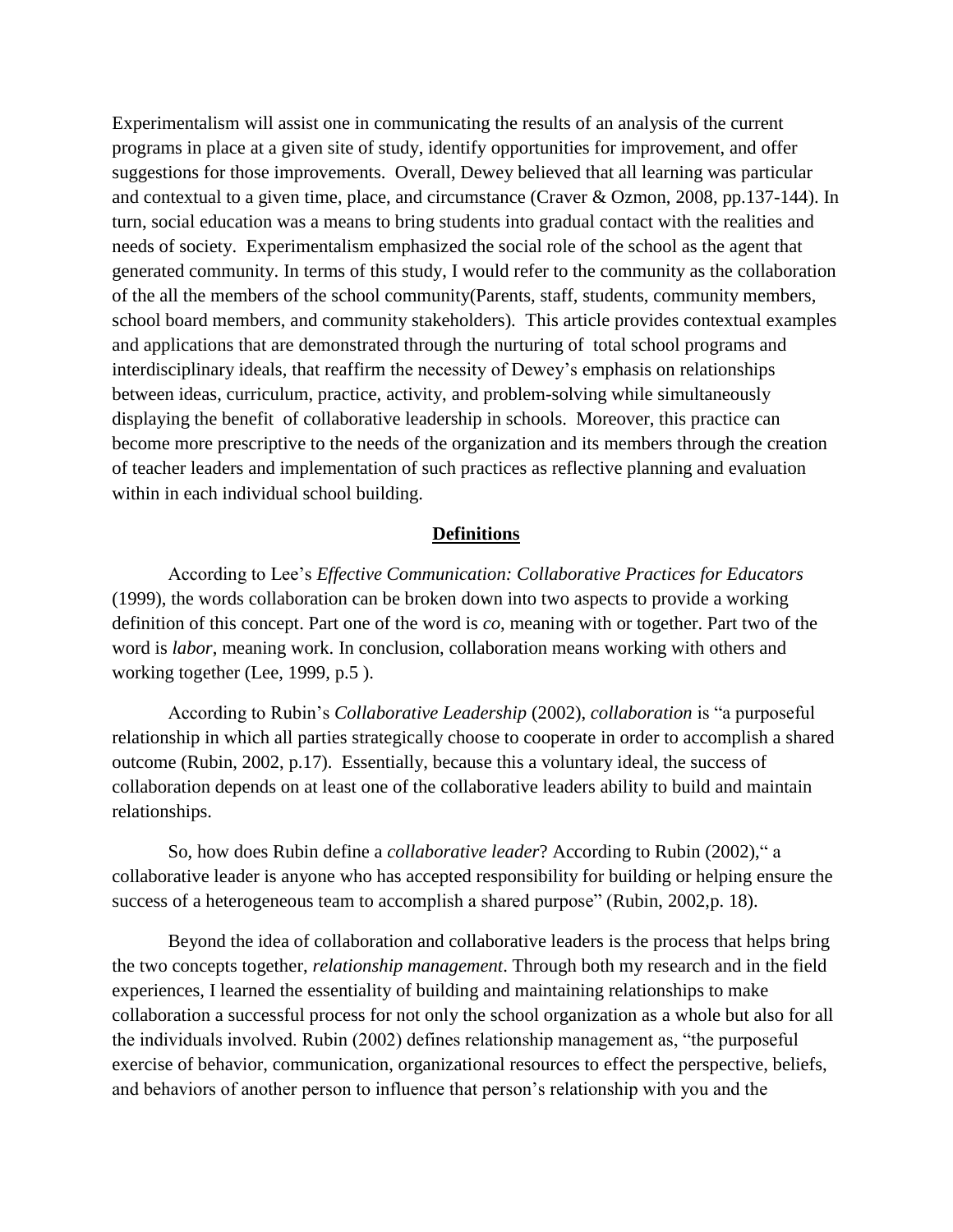collaborative enterprise" (Rubin, 2002, p.18). In all, relationship management is the combination of the tools, strategies, and ideas that a collaborative leader implements and practices.

In totality, Rubin pulls all of these ideas together to form a working definition of *collaborative leadership*. Rubin (2002) states, "collaborative leadership is the skill-full and mission-oriented management of relevant relationships. It is the juncture of organizing and management" (Rubin, 2002, p.18). After reading Rubin's work, I concluded that collaborative leadership is how collaborative leaders use their resources and manpower to build structures to support and sustain relationships over a given amount of time.

In discussion of the process of collaboration and current programs in place involving collaborative leadership, reasoning is heavily involved in the process of implementation and maintenance of successful collaborative relationships and programs. In such case, it is necessary to provide a definition for *reasoning*. According to Dewey (1910), reasoning is "the process of combining meanings to draw conclusions from manipulations" (Dewey, 1910, p. 27).

According to Dewey (1902), *learning* is "the process of solving problems in the given environment" (Dewey, 1902, p.78). In the eyes of Dewey, an individual knows and learns through their experiences. To help classify the connection between learning and experiences Dewey created the idea of an *experimental continuum.* Dewey's experimental continuum states that people are what past experiences have made them and the future comes out of the present state (Dewey, 1966, p.94). Essentially, the past, present, and future are one flow of on-going experiences. The experimental continuum is also when both private (individual) and public (group) modes of experience are blended (Dewey, 1966,p.79).In this case, the ideas and experiences are coming together to form a personal and collective past. From this learning and experimental continuum comes growth. Dewey (1910) defines *growth* as "any time the learner is aware of interrelationships of experiences and consequences that follow an action" ( Dewey, 1910, p.35).

## **Types of Collaboration**

Itinerant Collaborations: These are short-term projects to achieve a specific goal or outcome. In this type of collaboration, a specific number of individuals convene to tackle specific and clearly defined outcomes that are usually achieved quickly in designated amount of time. These types of collaborations are defined by a unique agenda, problem, or need that should be addressed for both collaborative and individual partnerships. Generally, the purpose of these collaborations is to produce a meaningful product while providing practice for providing more complex and sustainable relationships. Additionally, this type of collaboration is beneficial as it strengthens personal relationships between leaders and collaborating partners.

Sustained Collaborations: Planned and managed systems of on-going interactions of individuals that is part of their job descriptions. These types of collaboration usually have long-term and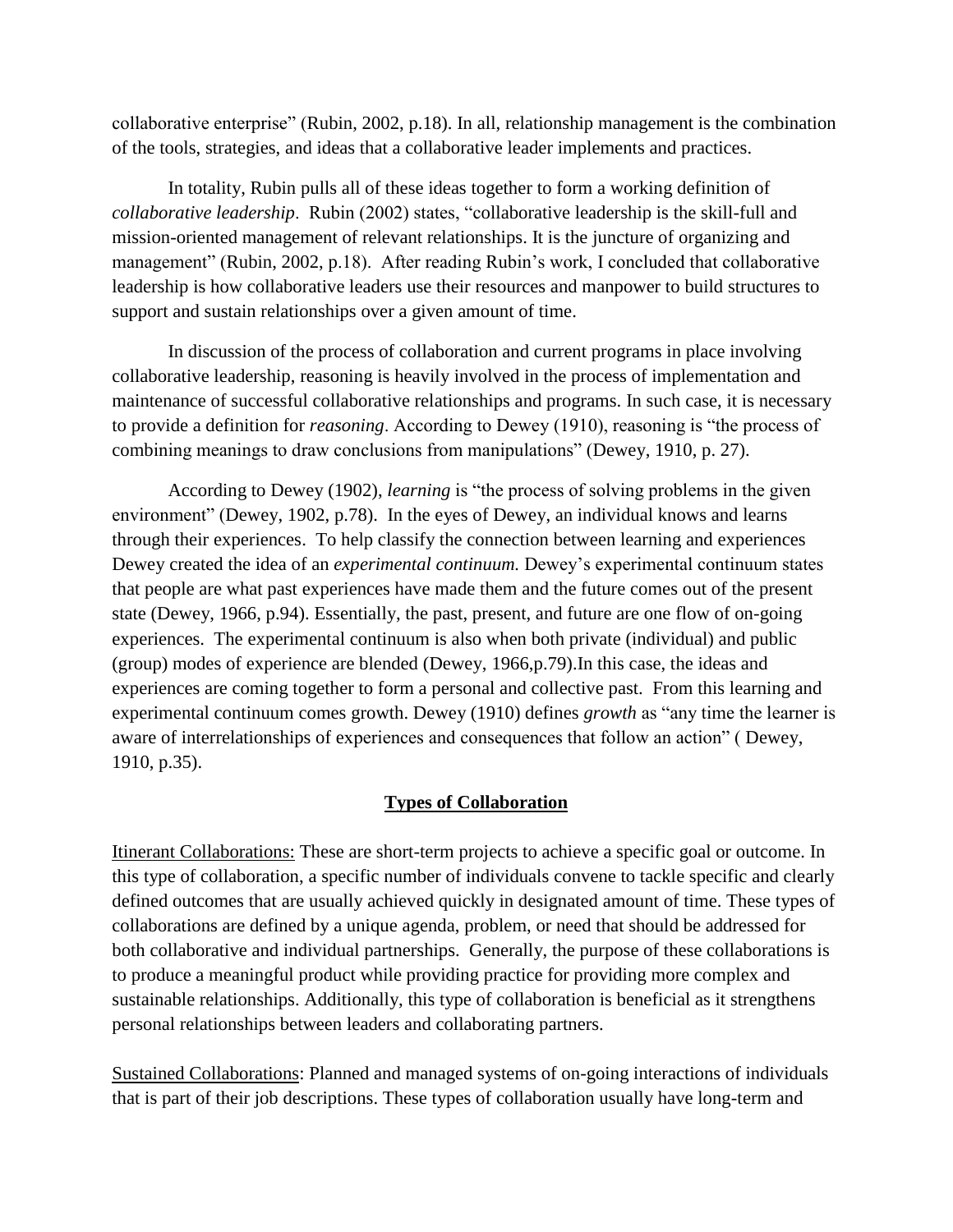flexible goals. Moreover, the purpose of this long-term planning and collaboration is to advance an agenda more effectively than it would be being advanced individually. A positive aspect to this type of collaboration is that it builds collaborative and shared visions, goals, and relationships that are both consistent and compatible with all the individuals developing the school mission, practices, and self-interests of those collaborative members.

### **Role of Collaborative Leaders**

Overall, collaborative leaders organize and create collaborative partnerships. However, the main difference is that the collaborative leaders, whether administrative or teacher leaders, is these individuals are taking the initiative to begin a process. A collaborative leader helps each individual partner understand and sustain a personal connection to the attaching each individual partner's work and self-interests to the whole. For example, teacher leaders could represent an department, professional learning community, organization, or interest-based group and bring such work and ideas to the head collaborative leader, the administration, in order to contribute to the whole (the overall mission/vision).

A main aspect of teacher leaders, collaborative leadership/partnerships, and reflective practice is the idea of relationship management. Relationships are the vehicles to accomplish the purpose of why a particular skill or program is being developed or cultivated. Rubin (2002) states, "Collaborative Leaders are interpersonal and interinstitutional relationship managers that connect personal needs and motives to a shared purpose while working with others to create a bigger impact, more broad ownership, and higher meaning" (Rubin, 2002, p.67). To me, Rubin is saying collaborative leaders at any level, administrative, teacher, or higher education, create strategic relationships involving individuals and the institutions that they represent. In terms of local school institutions and institutions of higher education, these individuals build relationships of trust through departmental/subject/team collegiality and through the formality of the contracts and agreements that are binding them with their work and institution. In essence, this supports the notion that teachers really do more than simple teach.

### **Collaborative Leadership and Teacher Leaders**

### *Purpose of Teacher Leaders within the scope of collaborative leadership and reflective practices*

First and foremost, one must realize that schools exist for a social mission and purpose and not for profit, efficiency, or even personal gain. A school's overall mission/vision should be based on the principles of infusing knowledge and change regarding the core principles of cultural, ecological, and individual capacities. In essence, schools affect the lives of all people involved, thus demanding both collaborative and interpersonal skills of both the leaders of an institution (administrators) and participants (teacher leaders, teachers, support staff, ect) all of which are in charge of implementing and aligning the overall mission/vision of the institution. In particular, the leader's role is to be the "keeper" and recruiter of the set social missions of the institution, such as rallying support and resources to achieve a social mission. These individuals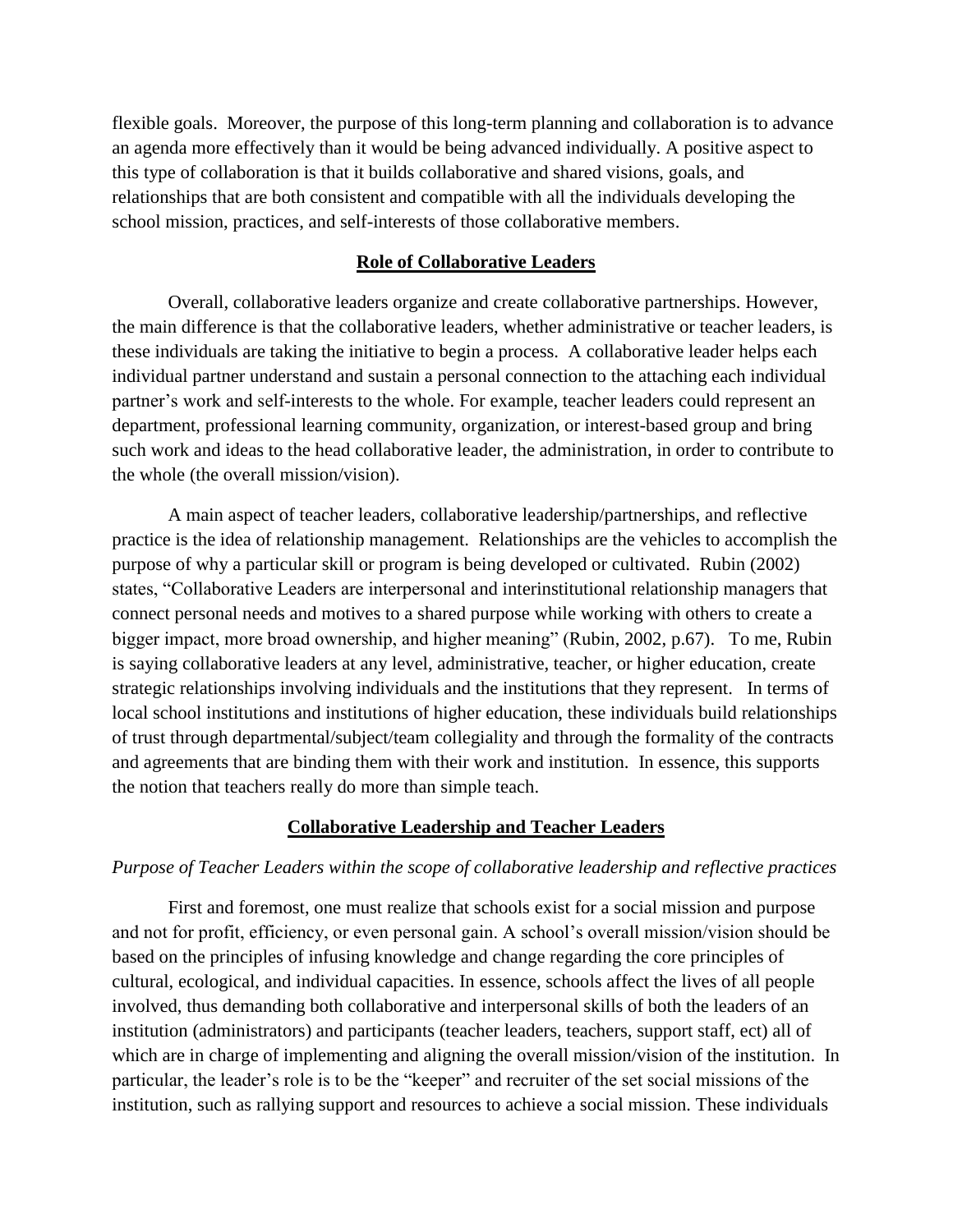should be mission driven leaders of schools that also serve as agents of collaboration for the sake of these missions to develop the collaborative skills in their staff to achieve them. Additionally, there is a need to recognize that a teacher's leadership role must be supported to increase student and improve student achievement. According to the Galileo Institute for teacher leadership at Oakland University (2011), "Realizing the potential of teacher leadership requires a fundamental change in the culture and structure of schools, the preparation and continuing professional development of teachers and administrators, and the political, legal and fiscal context in which schools operate" ( Galileo, 2011). In all, institutions need to have principles of sound management and organization in place before starting the collaborative process that ultimately should take a comprehensive yet integrated approach of meeting the educational, health, and cultural needs of the total school community in which it serves.

Experts' Perspective: Purpose of Teacher Leaders

"Teacher leaders are in a unique position to make change happen. They are close to the ground and have the knowledge and ability to control the conditions of teaching and learning in schools and classroom. We believe that they are critical partners in transforming schools." (Lieberman and Miller, 2004)

"The growing research shows that the most important factor in a child's education is having a good teacher...By inviting expert teachers to assist in improving learning conditions throughout the school we aren't removing our best teachers from the classroom, we are extending their reach." (Scherer, ASCD Education Leadership, 2007)

"School improvement depends more than ever on the active involvement of teacher leaders. School administrators can't do it all." (Danielson, 2007)

## **Mission of Collaborative Leadership within the scope of teacher leaders and reflective practice**

Just as one expects educational institutions to have missions, visions, and goals behind all aspects of the organization's operation's, one also should expect a mission behind implementing and practicing concepts of collaborative leadership, teacher leaders, and reflective practices within an educational institution. Overall, the mission of collaborative leadership within an educational setting is to provide the tools and strategies needed to bring both diverse individuals and the diverse institutions they represent together in an effort to focus their work on developing the relationships necessary to accomplish a purpose that otherwise could not be done on an individual basis. Organizing such practices requires leaders to organize venues to build one-onone relationships on an interinstitutional level to accomplish both short and long-term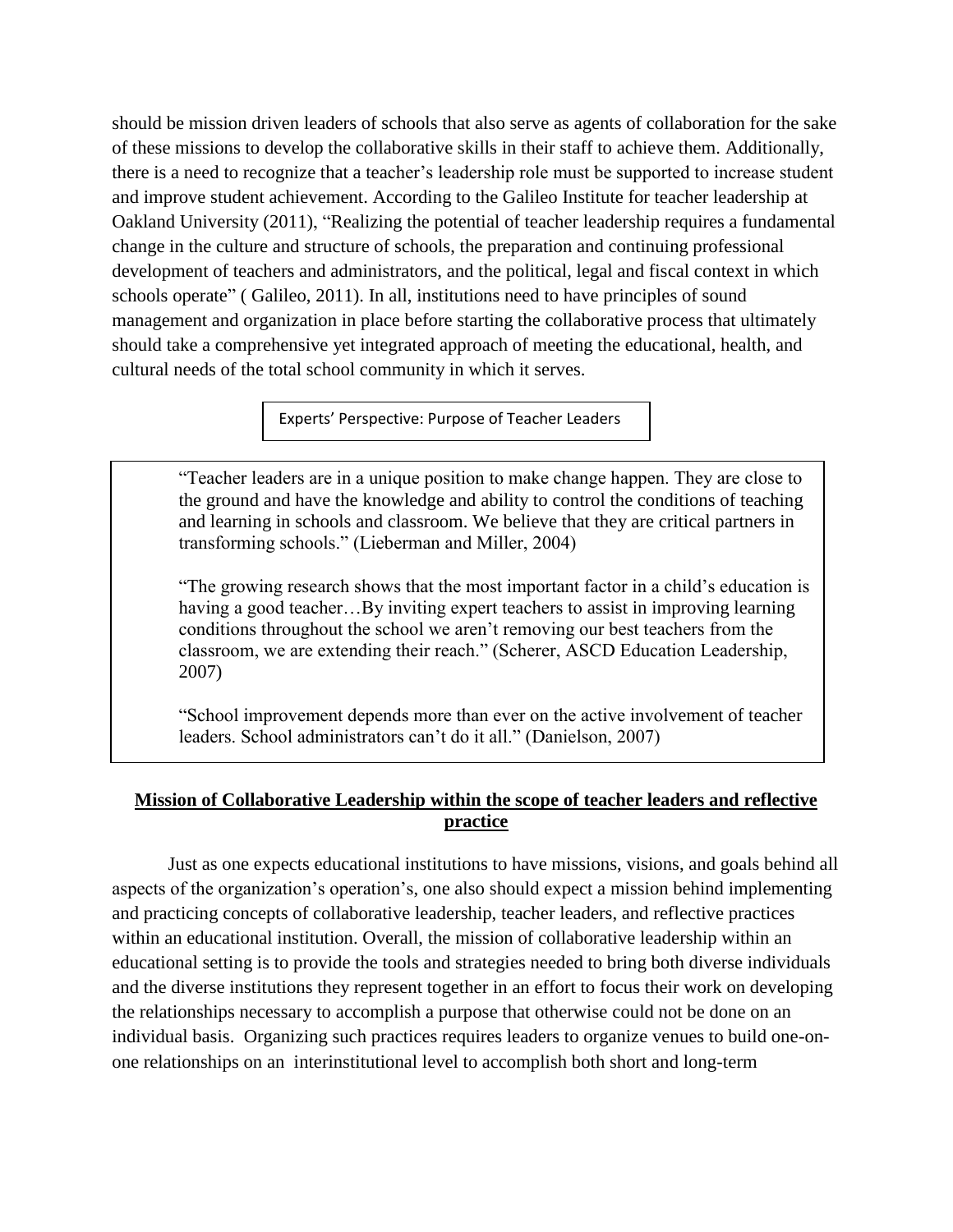collaboration projects and to encourage reflective teaching practices all in an effort to support the institutions overall mission, vision, and goals.

# **Benefits of a partnership between collaborative leadership, teacher leaders, and reflective practices**

Turning first to Howard Rubin's book *Collaborative Leadership* (2002) to gain a background on such a partnership, the following is a list I have compiled of the possible benefits of such a partnership if it is organized, implemented, and revised correctly and continuously in the scope of an educational setting at either the level of primary/secondary schooling or at levels of higher education:

Partnership Benefits

- All key decision makers will be represented in this partnership. This includes  $\bullet$ stakeholders, school board members, community members/businesses, district administrators, and building-level heads and leaders.
- A clear purpose for the partnership is created for all individuals that are involved
- Each partner will be granted the opportunity and venues to contribute so that they can align their individual work and interest with those of the partnership as a whole.
- Partnership will target specific and achievable outcomes
	- o Leads to early success
	- o Early success then leads to an increase in morale, contribution, and support for the partnership and its missions
- Partnership will create and strengthen relationships
	- o Provides a venue for individuals to communicate about what and how each partner can contribute to the success of the whole partnership.
		- **IMPROVE COMMUNICATE:** Improve communication and relationships in the partnership to accomplish more
- Such a partnership would allow schools to take advantage of integrated instruction,  $\bullet$ team teaching, professional learning communities, interest-based groups, school improvement efforts, and various fundraising efforts often associated with collaboration.

# **Process**

The biggest area of need in terms of collaborative leadership and reflective practice is the ability to build, sustain, and direct relationships with the various individuals and organizations that one must collaborate with to achieve the mission at hand. According to Rubin (2002), three main aspects must be present in this process.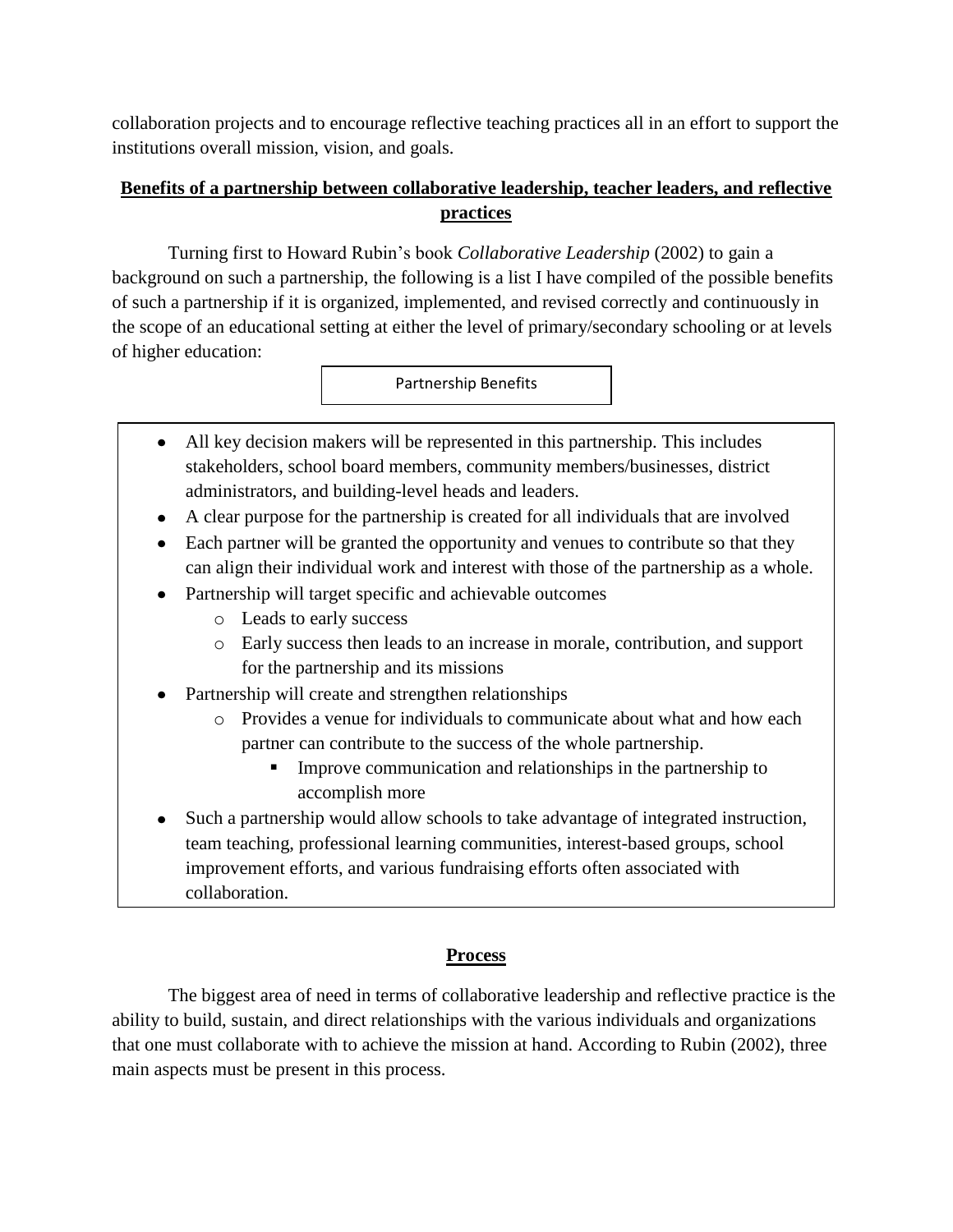- 1. A clear and common vision is needed in order to be an effective collaborative leader
- 2. A model of collaboration or project at hand is needed for individuals to follow
- 3. A curriculum is needed
	- a. A series of questions or content needed to teach an individual to be an effective collaborative leader at the appropriate level they hold.

```
(Rubin, 2002 )
```
Building off of Rubin's (2002) list, I have formulated three additional aspects:

- 1. A front-end investment in building trusting relationships with individuals and creating a sense of shared ownership and meaningful existence in order to build sustained collaboration.
- 2. Relationships should link institutional success through the structural and procedural practices are compatible with those members of the organization.
- 3. Individual relationships must be strong and effective to make institutional relationships successful.

 Overall, an effective collaborative leader has the ability to build and sustain relationships that bind at both the institutional and individual levels. In such case, an effective collaborative leader at any level has the ability to find common self-interests with the diverse missions and goals of various independent organizations. Nonetheless, collaborative leaders succeed with and through people, thus demanding strategic planning, flexibility, and management systems that entail both formality and structure.

# **Relationship Management**

A main aspect of teacher leaders, collaborative leadership/partnerships, and reflective practice is the idea of relationship management. Relationships are the vehicles to accomplish the purpose of why a particular skill or program is being developed or cultivated. Rubin (2002) states, "Collaborative Leaders are interpersonal and interinstitutional relationship managers that connect personal needs and motives to a shared purpose while working with others to create a bigger impact, more broad ownership, and higher meaning" (Rubin,2002,p.67). Rubin (2002) is saying collaborative leaders at any level, administrative, teacher, or higher education, create strategic relationships involving individuals and the institutions that they represent. In terms of local school institutions and institutions of higher education, these individuals build relationships of trust through departmental/subject/team collegiality and through the formality of the contracts and agreements that are binding them with their work and institution. In essence, this supports the notion that teachers really do more than simple teach.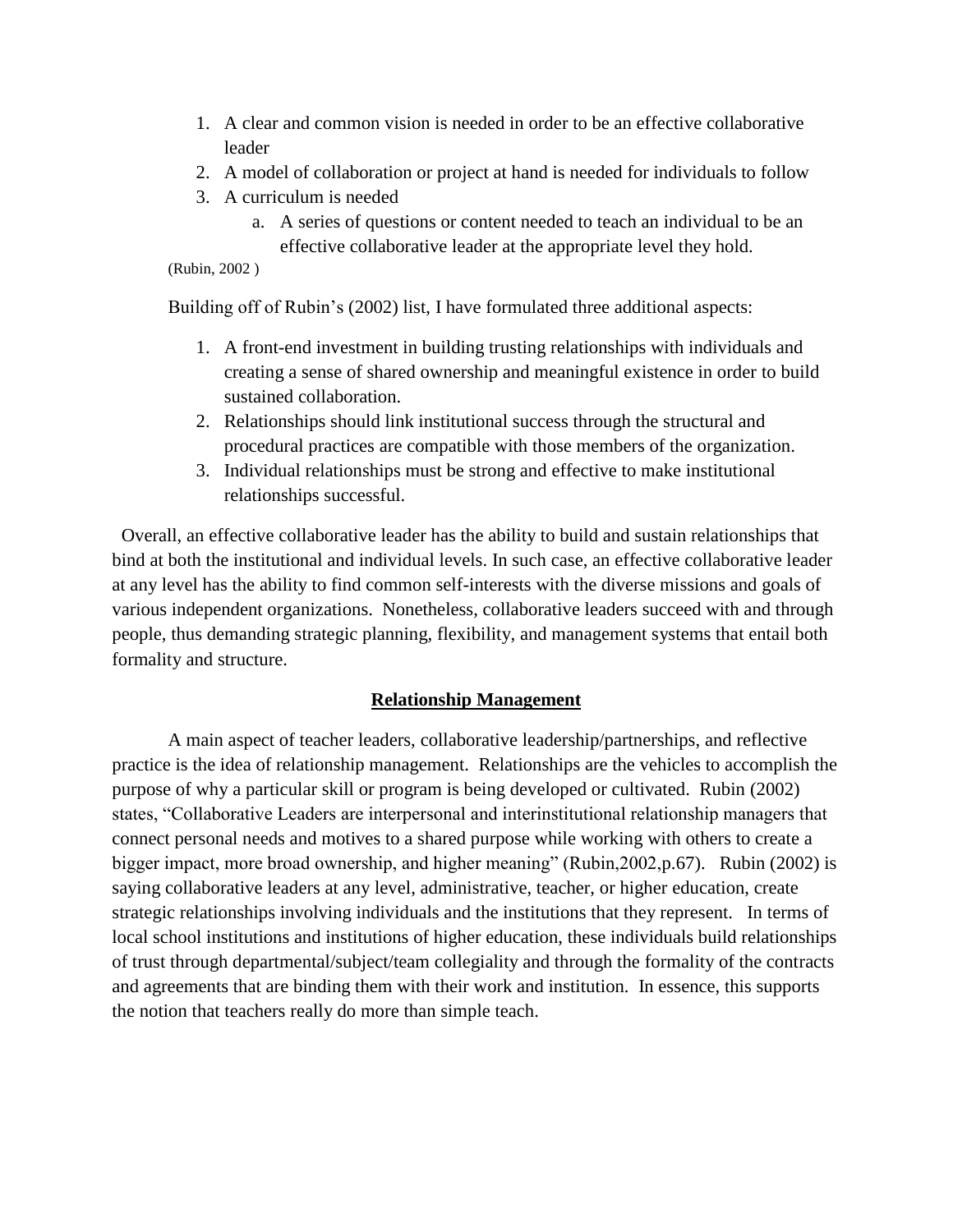### **An Exemplary Collaborative Approach: The Partnership**

#### *Overview*

Creating a collaborative partnership between local school districts, University teacher education and preparation programs, and departments of educational leadership and administration provides an exemplary example of my practical application for my established collaborative leadership approach presented in this article. The scope of this collaboration would then span across a diverse population of individuals and concentrations to create leaders within each discipline while meeting the needs of the organization that each individual serves. Moreover, this collaborative process will allow in-service teachers to begin the teacher and collaborative leadership process while serving those individuals novice in the field, such as preservice teachers. A collaborative process between university teacher preparation programs, preservice teachers, specialists within each academic discipline, and school districts already is preexisting through clinical experience programs for pre-service teachers such as, observations, practicum, and student teaching. Essentially, in-service teachers innately become teacher leaders to these clinicians that they host in their classrooms. Going through such programs myself, I stand that these relationships must be collaborative to be successful. Additionally, these hosting teachers must be "leaders" to not only their grammar school students they teach daily in their classrooms but also to the student of educational studies they are hosting in their classrooms.

### *What is a "Leader"*

The question then arises, what is a leader? For example, too often university teacher preparation programs approach individuals at the various local school districts to host these students, and no preparation on collaborative or teacher leadership is provided by either the cooperating university or the local school districts. This notion supports the above quote given by the Galileo Institute for teacher leadership at Oakland University (2011), "Realizing the potential of teacher leadership requires a fundamental change in the culture and structure of schools, the preparation and continuing professional development of teachers and administrators, and the political, legal and fiscal context in which schools operate" (Galileo, 2011 ). In essence, roles and responsibilities must be set forth, agreed upon, and communicated regarding what qualities, characteristics, practices, and procedures that reflect a teacher leader and a collaborative partnership. The notion of what good teaching, leadership, and collaboration looks like must also be communicated, modeled, and reflected upon at all levels of the system from pre-service teachers to school administrators and university professors. The change in culture and structure of schools must be initiated through the collaboration of federal, state, and local officials in addition to each school district's members and community stakeholders. The structure of this process is initially set out by the federal and state agencies of education, including the National Department of Education, the State Department of Education, and local regional offices of education. Essentially, these agencies provide the foundation for the required change in the political, legal and fiscal context in which schools operate that is stated by the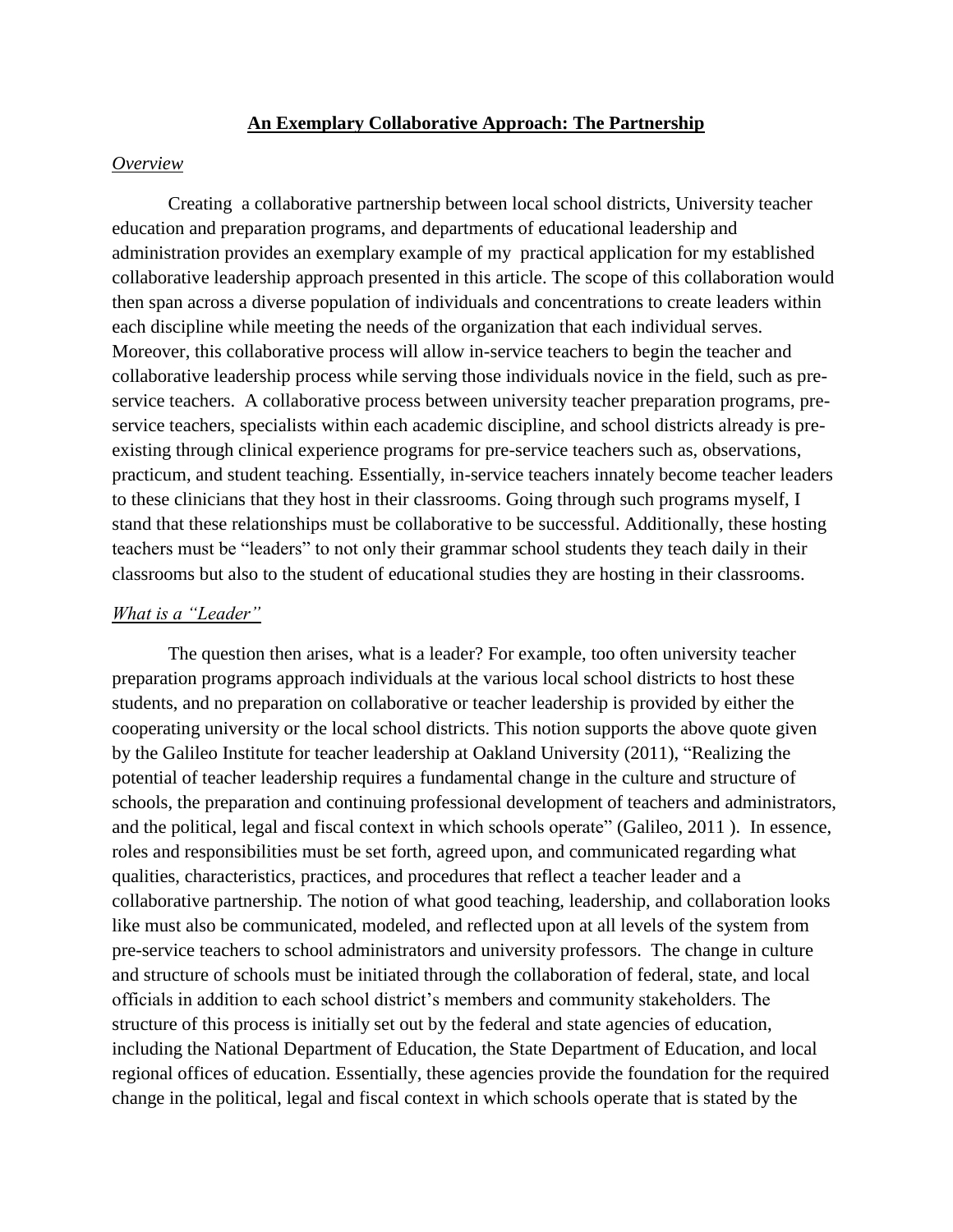Galileo Institute. From here, it is the responsibility of local universities and school districts to aid with the transition and school culture needed to support collaborative leadership and teacher leaders at all levels of the educational system. With the growing idea of processional learning communities, mentoring programs, and teaming both seasoned and novice individuals need training, practice, and professional development on the roles, practices, and qualities of teacher leaders and effective skills to supplement this ideal with collaborative leadership.

# *The Network* and Conceptual Framework

The key to creating and cultivating teacher leaders while encouraging collaborative leadership among members of the entire educational community is to create a network of school and university administrators that is committed to advancing learning, teaching and student success. However this can only be accomplished through an approach that promotes reflection and critical thinking through an all inclusive learning community and network that is established with local school districts, universities, community members, and community stakeholders. Faculty within the scope of these teacher preparation and teacher leader programs should be committed to excellence in teaching, service, and collaboration with not only community members but the professionals within the field. To create teacher leaders and overall reflective practices among all members of a school community and through teaching practitioners, the following should occur to build a conceptual framework:

Conceptual Framework Steps

- Create and value high standards in gaining and applying professional knowledge and skills in subject matter and pedagogy.
- Value the achievement of students at all levels (from pre-service to in-service teachers/administrators) and advance their success in accordance with national and state standards.
- Create, nurture, and value an inclusive, collaborative, and reflective learning community and environment.
- Encourage and provide venues and resources for creative, critical, and reflective thinking and practice.
- Ensure and value ethical practice by the total school community and the partnerships that exist within this community.

## *Review the Literature*

Pre-service teachers and pre-service administrators should study and apply the literature of collaborative leadership including: team building, visioning, and inspiring through in-service seminars, professional development opportunities and activities, and through continuing education. As a supplement, pre-existing school administrators and university personnel should be teaching, modeling, and communicating the components and practices of reflective teaching and planning, and the aspects of collaborative leadership, such as team building, Moreover, these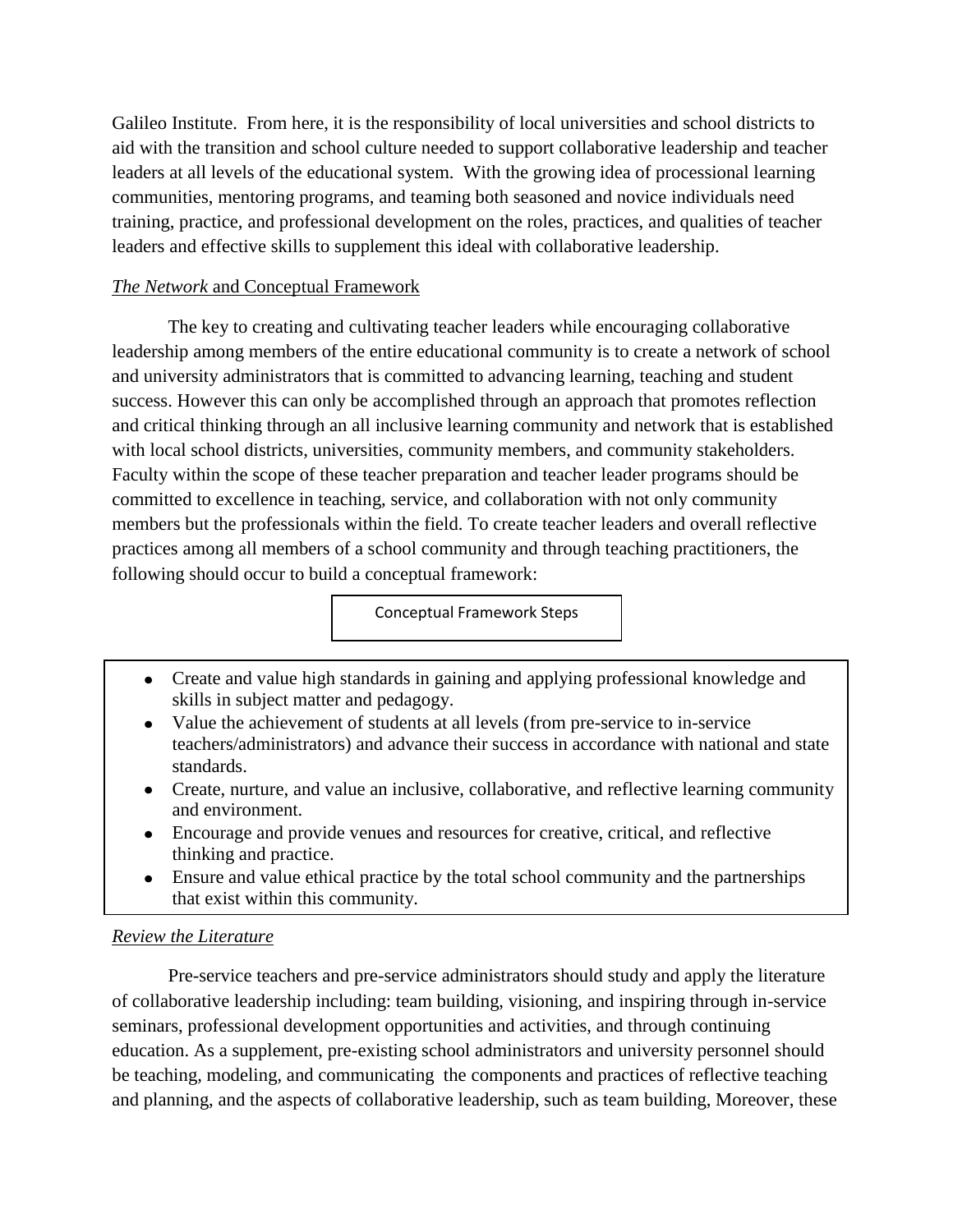individuals should create structured activities that integrate the aspects of collaboration and reflection that is desired on all levels such as the organization as a whole, individual teaching teams/departments, and on an individual level. To involve members of the total school community these administrators and university personnel could empower constituents and stakeholders connected to the learning organization to be involved in the development, activation, and reflection components of both collaborative leadership and reflective teaching and planning. Moreover, these individuals could mobilize resources, time, and knowledge for the needs in the changing school culture and the professional development/training, and support necessary to form a strong network that supports not only the overall mission/vision of the organization but also the community and the members these stakeholders and school members serve on a daily basis. Moreover, stakeholders, community members, and university personnel can collaborate and partner with the school district, university practitioners, and community organizations to provide necessary training and resources for both pre-service and in-service teachers and administrators.

### *Roles of School Districts*

Throughout the process of collaborative leadership, developing teacher leaders within an organization, and practicing reflective teaching and planning members of all levels of a school organization play a vital role in the success of these aspects and the network formed with community members/stakeholders and outside organizations/institutions. According to Rubin (2002), the institutions' goal is to persuade parents, teachers, and school board members that collaborative leadership and relationship management skills are both teachable and learnable priorities of Institutional programs (Rubin, 2002, p.84).

#### Role of Superintendents and Principals

One must remember that educational leaders are more than site-based managers. Rather, these individuals also serve as community-wide advocates and mentors. Both district and building administrators must embrace the notion that relationship management is central to recruiting, preparing, and certifying educators to work not only in their districts but also in the field of education. A successful educational leader that embodies collaborative leadership, utilizes teacher leaders within the district, and mandates reflective teaching practices in turn realizes both a balance and focus should be incorporated on the academic content of what the teachers teach in the district with the social and civic skills that children and clinical students must learn to be successful members of today's society. According to Rubin (2002), these individuals "need the ability to rally and sustain the attention and resources of the entire community in relationships that enhance the meaningful existence of the educational achievement of their students" (Rubin, 2002, p. 107). To me, these individuals' role is to convene the diverse array of individuals and resources that will "collaborate" with one another to accomplish objectives and improve educational outcomes.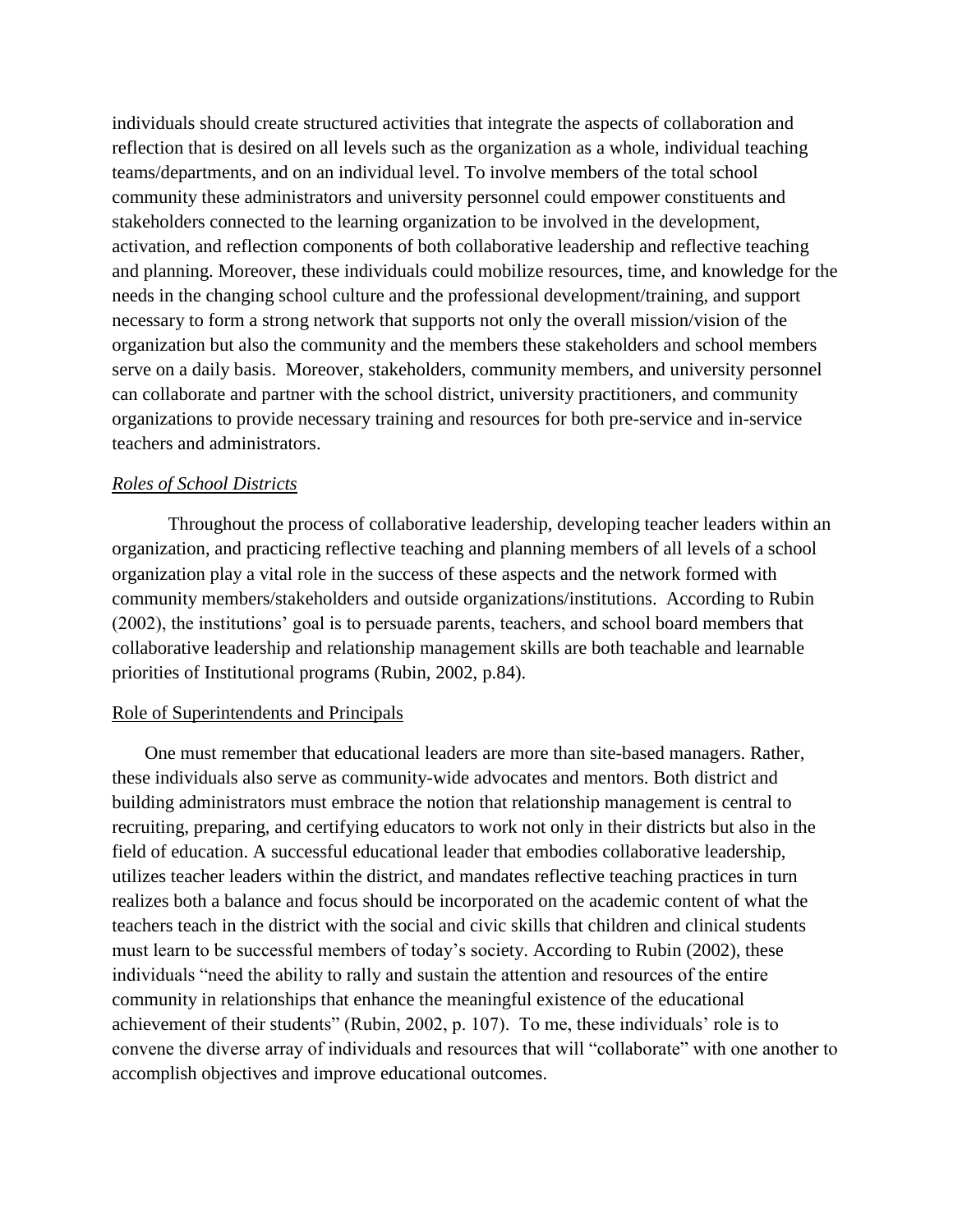#### Suggestions for Administrators

- Promote culturally proficient policies and practices that recognize and value the diverse needs, culture, and self-interests of the total school community to ensure equity.
- Manage fiscal, physical, and human resources to ensure an effective, safe learning and working environment.
- Collaborate with members of the total school community to respond to the diverse interests and needs while and mobilizing community resources at the local, state, and federal level.
- Model ethical practice, strong communication and collaboration skills and practice, and the development of leadership capacity in the total school community.
- Understand, direct, respond, and influence the political, social, economic, legal, and cultural contexts of education.

## **Conclusion**

## *Teaching Teachers Collaborative Leadership Practices and Reflective Teaching Practices*

John Dewey states the purpose of a school is to infuse both social and civic skills in children both through world views and the material that is taught to them throughout the course of their education (Carver & Ozmon, 2008, pp. 141-142). In essence, Dewey is telling individuals that it is the responsibility of the individuals within the school, such as teachers, to define each individual's capacity through effective teaching strategies and assessments so students can see and reflect on their own performance and capacity. However, before this can be achieved, teachers must first be taught and modeled collaborative leadership practices and reflective teaching methodologies and assessments. For teachers, this aspect can be achieved through professional learning communities, mentoring programs, curriculum alignment processes, special interest groups, and cross-curricular planning meetings. On a more individualized basis to incorporate individual needs that exist within the institution, one may suggest continuing education classes, training seminars, or conferences. An administrator could also monitor progress by collaborating with staff members on an individual basis through short classroom walk-throughs, weekly lesson plan review, and professional portfolios. Before teachers can begin to cultivate this skill in their own students and model to clinical teacher/administrative education students, teachers also need the training, practice, and skills needed to build and manage relationships that are necessary for both learning and applying knowledge. In all, one must remember that just as many students learn best by doing, so may adults. Continual practice, revision, and cultivation of such skills must be offered through diverse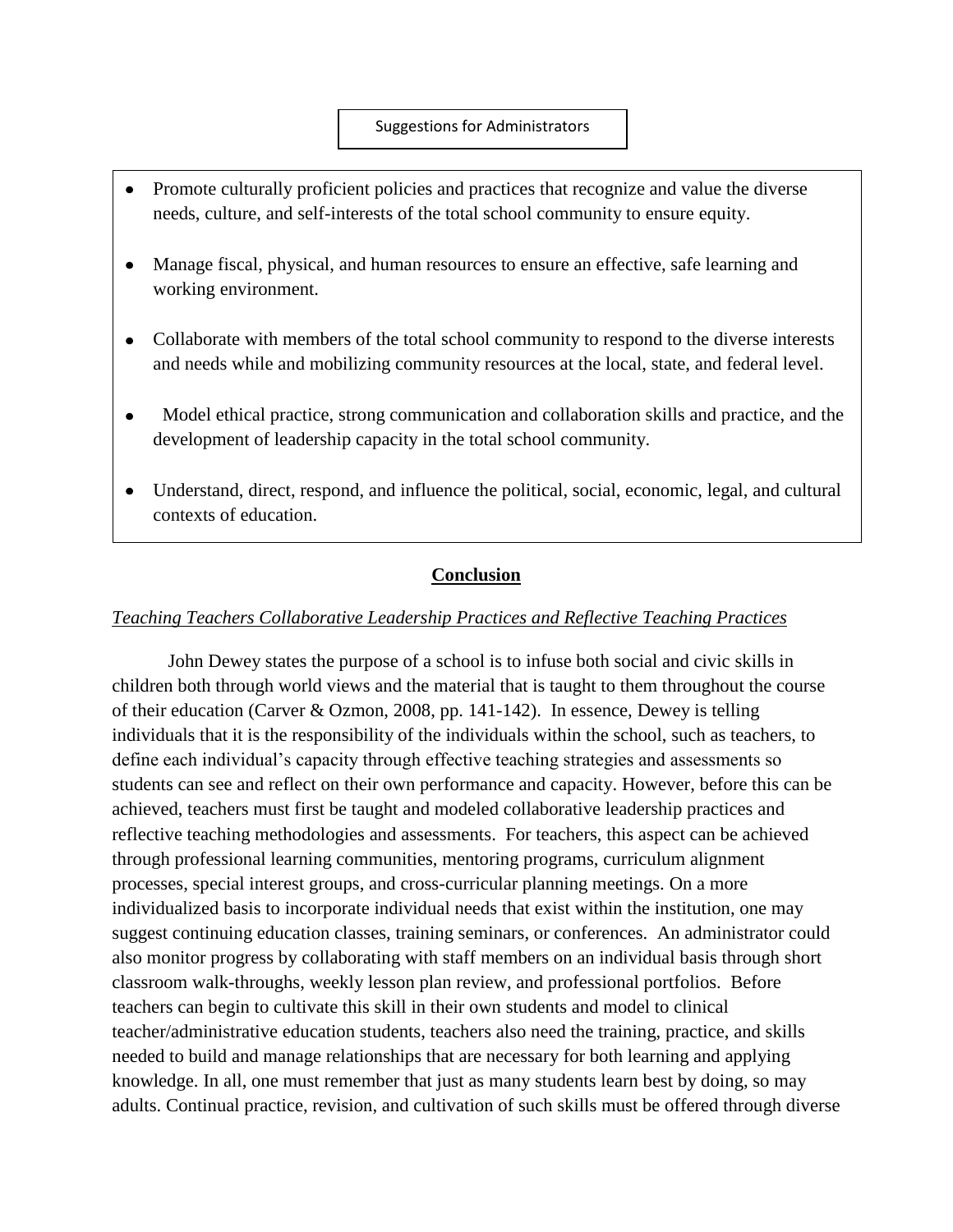activities, school organizations, and through relationship management. In order to have an applied reflection there must be a component of social learning that accompanies this.

## *Suggestions for Practical Application*

Reflective Instruction Opportunities in Educational Institutions

- Learning through both working and observations with a skilled mentor (In-service individual) or through clinical experiences (Practicum Student, Student Teacher, Internships: Pre-service-Individuals)
- Implementation of Character education and service learning programs (K-12).
- Address developmental skills of building and sustaining relationships for both personal and public productivity.
	- o Team-building activities
	- o Interdisciplinary practice
	- o Communication exercises.
	- o Conflict and stress management strategies
- Service internships
- For pre-service and new educators, limit the "sink or swim" philosophy by providing preliminary training, practice, and observation to acquaint individuals with particular content, work, or field of study.
- Using data and technology effectively to assess student achievement, evaluate staff and programs, and plan and implement accountability systems.

Universities with pre-service teachers and pre-service administrators

- In required coursework for students in teacher education programs, incorporate competencies of collaboration and relationship management.
- Provide Group-Work activities, learning–by-doing, role play, and shadowing activities.
- Assess and discuss the relationship between personal values and organizational values.
- Assess and analyze multiple models of effective communications in P12 schools/ districts.
- Develop and articulate a personal code of ethics of leadership that prepares the leader to deal effectively with the complex and conflicting demands in P12 schools/districts.
- Using case studies and site visits, analyze the best match between leadership styles and an institution's needs in different social and political contexts.
- Evaluate his or her relationship to students, faculty, staff, parents and the community at large to ensure the establishment of ethical relationships grounded in an understanding of the importance of those leader/constituent relationships for the efficient functioning of P12 organizations and student success.
- Describe how collaboration among an institution's leaders can improve student performance.